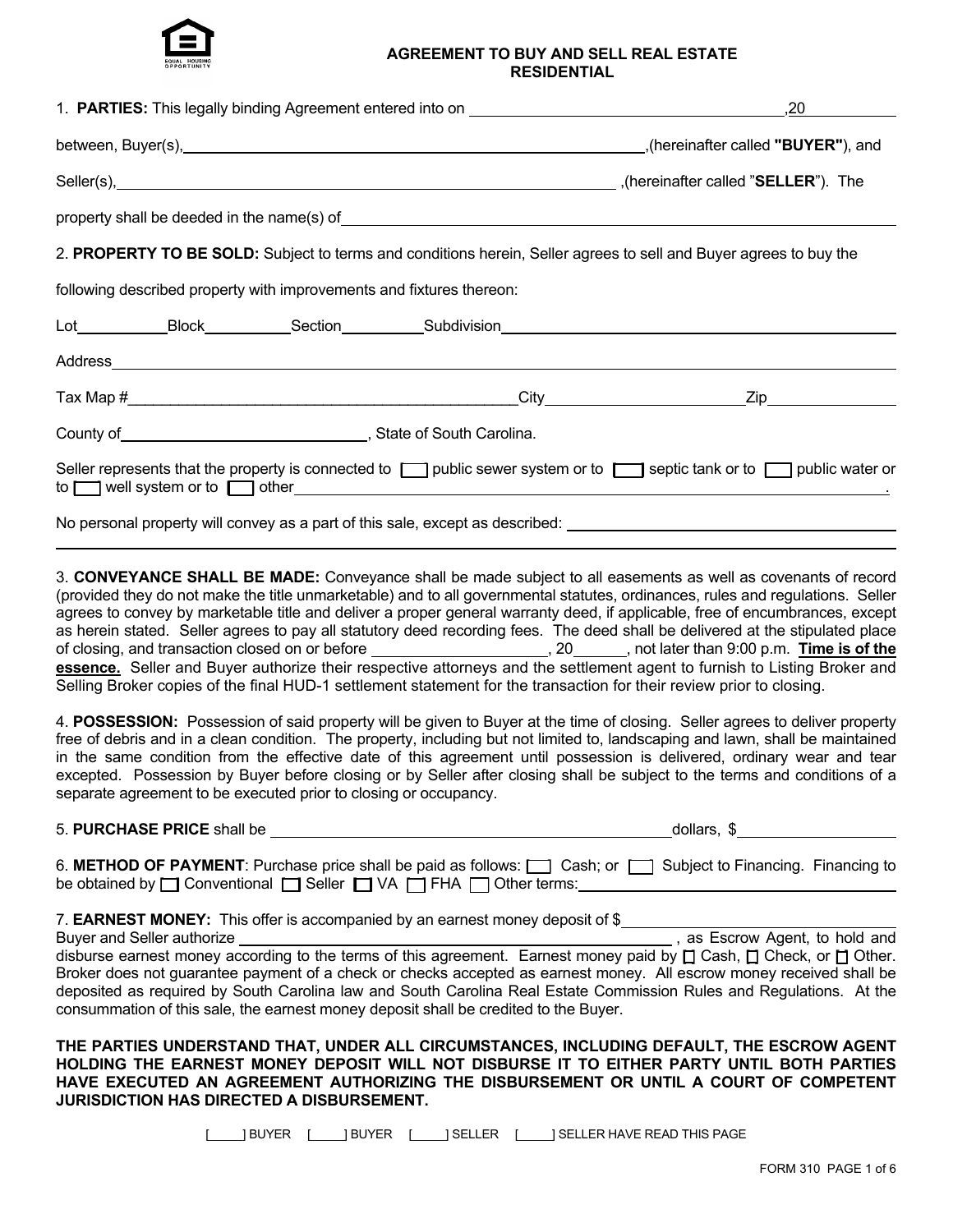8. **LOAN PROCESSING AND APPLICATION:** Buyer's obligation under this agreement is contingent on Buyer obtaining said loan. Buyer shall apply for a  $\%$  loan (loan-to-value ratio) within days from the execution of this Agreement and shall provide Seller with satisfactory loan approval within \_\_\_\_\_\_\_\_\_ days. Time is of the essence. Should the Buyer fail to make loan application or receive approval within said period, and to diligently pursue the application, the Seller shall have the option to terminate this Agreement, with written notice. Buyer also agrees to provide all documents or information requested by the lending company in a prompt and timely manner. Buyer will take any action that is needed or requested by Lender to process the loan application. Buyer further hereby gives permission to Lender to disclose pertinent information concerning the Buyer's credit-worthiness or any other information needed for the loan processing to the listing or cooperating broker(s) or agent(s). If Buyer fails to comply with these above conditions, Buyer shall be in default of this agreement subject to the terms of paragraph 16.

FHA Mortgage Insurance  $\Box$  will  $\Box$  will not be added to the mortgage. VA funding fee  $\Box$  will  $\Box$  will not be added to the mortgage.

9. **CLOSING COSTS:** Unless otherwise agreed, closing costs, including all loan charges and prepaid recurring items, shall be paid as follows:

(a) SELLER shall provide or pay for preparation of deed, any recording charge based on value of property, and all costs necessary to deliver a marketable title, including recording of satisfactions and property taxes to the day of closing.

(b) BUYER shall pay, unless otherwise agreed herein, the cost of the Buyer's credit report, property insurance, appraisal, survey, cost of obtaining loan, discount points, title examination, escrow deposits, and prepaid expenses. The Buyer shall also pay, if applicable, interim interest and mortgage insurance premium or VA funding fee. Buyer's hazard insurance policy shall provide coverage as required by lender. Other terms:

10. **HOME PROTECTION PLAN COVERAGE:** Both parties understand that a third party home warranty Plan  $\Box$  will  $\Box$  will not be issued at closing. If applicable, the warranty premium will be paid at closing by the  $\Box$  Buyer or  $\Box$  Seller not to exceed \$ .

11. **EXPIRATION OF OFFER:** The offer from Buyer shall be withdrawn at \_\_\_\_\_\_\_\_\_\_\_\_\_\_\_\_\_\_\_\_\_\_\_\_\_\_ o'clock M. on unless accepted or countered by Seller in written form prior to such time. **Time is of the essence.**

12. **EXTENSION AGREEMENT:** If the transaction has not closed within the stipulated time limit because a contingency has not been satisfied through no fault of either party, then both parties agree to extend this agreement for a period not to exceed consecutive days from the original closing date. Closing shall occur within this time extension, but in no event shall closing occur later than the above extension date. **Time is of the essence**.

13. **ADJUSTMENTS:** Taxes, water, all sewer assessments, sewer charges, fuel oil, rents as when collected, insurance premiums, if applicable, and other assessments, including homeowner's association fees, shall be adjusted as of the date of closing. Tax prorations pursuant to this Agreement are to be based on the tax information available on the date of closing, and are to be prorated on that basis. **BUYER TO BE RESPONSIBLE FOR APPLYING FOR ANY APPLICABLE TAX EXEMPTIONS.** Property taxes and rent, as well as other expenses and income of the property, if applicable, shall be apportioned to the date of closing. Annual expenses or income shall be apportioned using 365 days. Monthly property expenses or income shall be apportioned by the number of days in month of closing. Prorations at closing shall be final.

14. **NON-RESIDENT TAX:** Seller covenants and agrees to comply with the provisions of South Carolina Code Section 12-8- 580 (as amended) regarding withholding requirements of sellers who are not residents of South Carolina as defined in the said statute.

15. **RISK OF LOSS OR DAMAGE:** In case the property herein referred to is destroyed wholly or partially by fire or other casualty prior to delivery of deed, Buyer or Seller shall have the option for ten (10) days thereafter of proceeding hereunder, or of terminating this Agreement.

16. **DEFAULT:** If Buyer or Seller fails to perform any covenant of this Agreement, the other may elect to seek any remedy provided by law, including but not limited to attorney fees and actual costs incurred (as defined in paragraph 17), or terminate this Agreement with a five day written notice. If terminated, both parties shall execute a written release of the other from this contract and both shall agree to hold the Escrow Agent harmless. If either Buyer or Seller refuses to execute release, Escrow Agent will hold the earnest money in trust until said releases are executed or until a court of competent jurisdiction dictates legal disposition.

[ ] BUYER [ ] BUYER [ ] SELLER [ ] SELLER HAVE READ THIS PAGE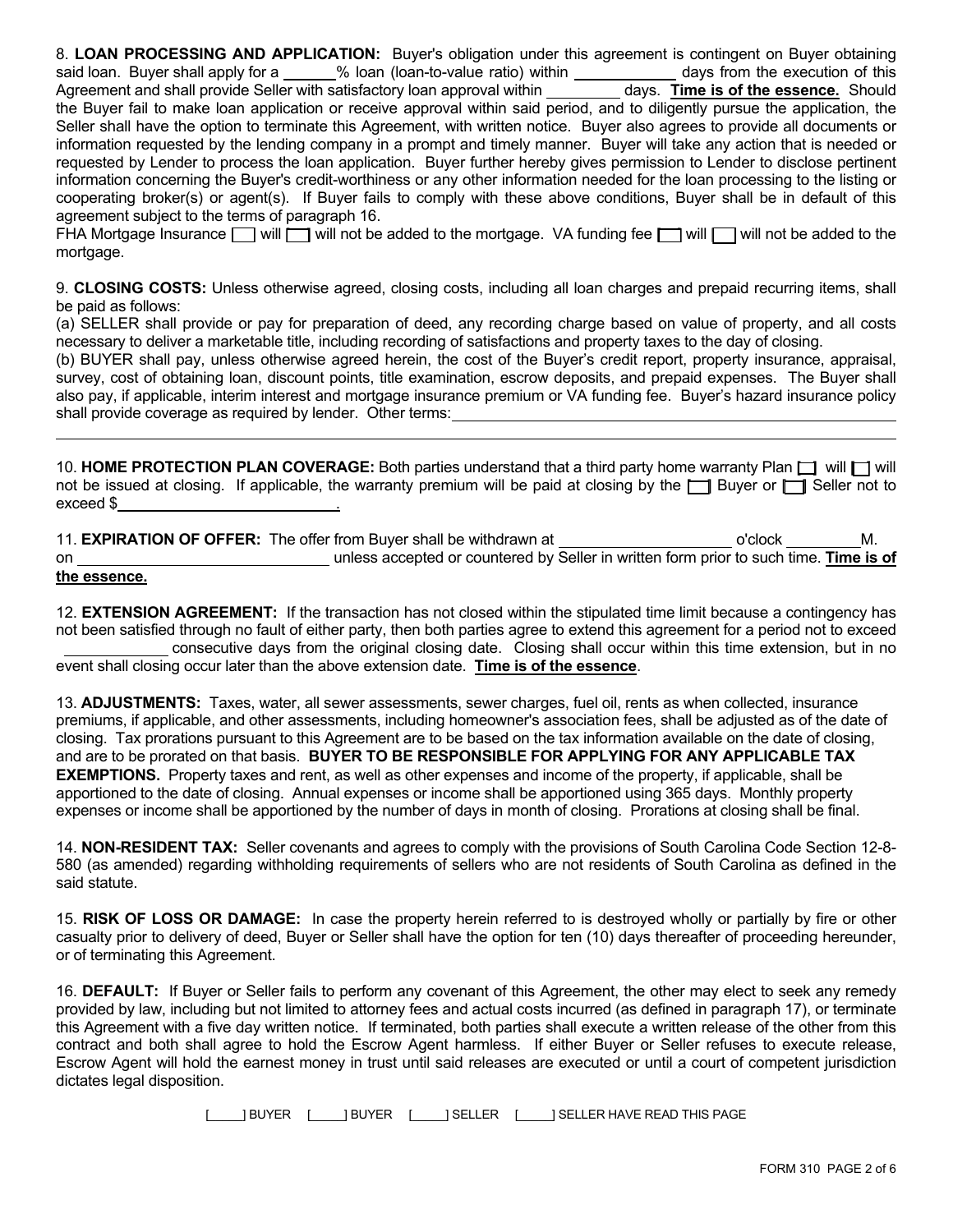17. **ACTUAL COST INCURRED** shall include all costs and expenses incurred or obligated for by Buyer, Seller or Broker in an effort to consummate this sale. Such costs shall include, but are not limited to, cost of credit report, appraisal, survey, inspections and reports, title examination, and Broker's fee or commission for this sale.

18. **SURVEY, TITLE EXAMINATION, AND INSURANCE:** The Listing and Cooperating Broker(s) and their Agent(s) recommend that Buyer have a survey of the subject property made, have examination as to the title to the property, obtain owner's title insurance, and that Buyer obtain appropriate hazard insurance coverage effective with the time of closing. All hazard insurance to be canceled and new policies furnished by Buyer at closing unless otherwise stipulated in this Agreement. Flood insurance, if required by Lender, at Buyer's option shall be assigned to Buyer with permission of carrier, and premium prorated to date of closing.

# 19. **CONDITION OF PROPERTY:**

### (A) **Seller's Property Condition Disclosure Statement**: (check one)

- **Full assume T and Seller agree that Seller will not complete nor provide Buyer a Seller's Property Condition Disclosure** statement in accordance with South Carolina Code of Laws, as amended, Section 27-50-30, Paragraph (13).
- [ ] Buyer and Seller agree that a Seller's Property Condition Disclosure statement, as required by South Carolina Code of Laws, as amended, Section 27-50-10, et.seq., has been provided to Buyer by Seller prior to the ratification of this agreement. If the Seller discovers, after his delivery of a disclosure statement to a Buyer, a material inaccuracy in the disclosure statement or the disclosure is rendered inaccurate in a material way by the occurrence of some event or circumstance, the Seller shall correct promptly the inaccuracy by delivering a corrected disclosure statement to the Buyer or make reasonable repairs necessitated by the occurrence before closing. Buyer understands that the Seller's Property Condition Disclosure statement is not intended to replace a professional home inspection. Buyer understands and agrees that the Seller's Property Condition Disclosure statement contains statements made solely by the Seller. The Buyer and Seller agree that the Listing and Selling Broker and all affiliated agents are not responsible for the accuracy of any information contained in the Seller's Property Condition Disclosure statement. The Buyer and Seller understand and agree that the Listing and Selling Broker and all affiliated agents have fully met the requirements of Sectio[n 27-50-7](http://www.lpitr.state.sc.us/code/t27c050.htm)0 of the South Carolina Code of Laws, as amended.

(B) **Inspection**: Buyer at Buyer's expense shall have the privilege and responsibility of inspecting the structure, square footage, environmental concerns including but not limited to radon gas, lead-based paint and lead-based paint hazards, wetlands study, appurtenant buildings, heating, air conditioning, electrical and plumbing systems as well as built-in appurtenant equipment or appliances prior to the day of closing or possession. In the event repairs are necessary to place the heating system, air conditioning, plumbing, and electrical system to be conveyed in operative condition and to make the roof free of leaks, and the dwelling structurally sound, the Seller shall be notified within consecutive days after both parties have signed this Agreement. **Time is of the essence.** If Buyer fails to notify Seller within this time, Buyer shall have waived any and all rights under the terms of this paragraph. If Lender's commitment requires any additional inspections or certifications, these are to be provided by Buyer.

(C) **Maintenance**: After any inspection by Buyer and after repairs, if any, made as a result of any such inspection, the Seller agrees to maintain the heating, air conditioning, plumbing, and electrical systems, as well as all appliances to be conveyed in operative condition, normal wear and tear excepted, until the day of closing or the day possession is given, whichever occurs first. Seller agrees to maintain the property, including lawn, shrubbery and grounds until the day of closing or possession, whichever occurs first.

(D) **Wood Infestation Report**: If the property to be sold has been previously occupied, [ ] The Buyer [ ] The Seller shall, at their expense, have the property inspected and shall obtain a current Wood Infestation Report (CL100) from a licensed and bonded pest control operator, on or before  $\qquad \qquad$ , 20 . **Time is of the essence.** If Buyer fails to have the property inspected by this date, Buyer shall have waived any and all rights under the terms of this paragraph. The Seller makes no warranties with regard to matters covered by such report or any other improvement unless specifically stated in this agreement. If the infestation report reveals the presence of or damage by termite infestation or other wood destroying organisms, Seller shall remedy such deficiencies and shall furnish Buyer with a report of a qualified inspector that property is free from infestation or damage herein mentioned or that infestation or damage has been treated and/or repaired as appropriate in a workmanlike manner on or before closing.

If the property to be sold has not been previously occupied, Seller shall certify that the dwelling has been treated by soil poisoning for the prevention of termites and other wood destroying organisms and shall provide the Buyer, at closing, a written certification from a licensed pest control operator.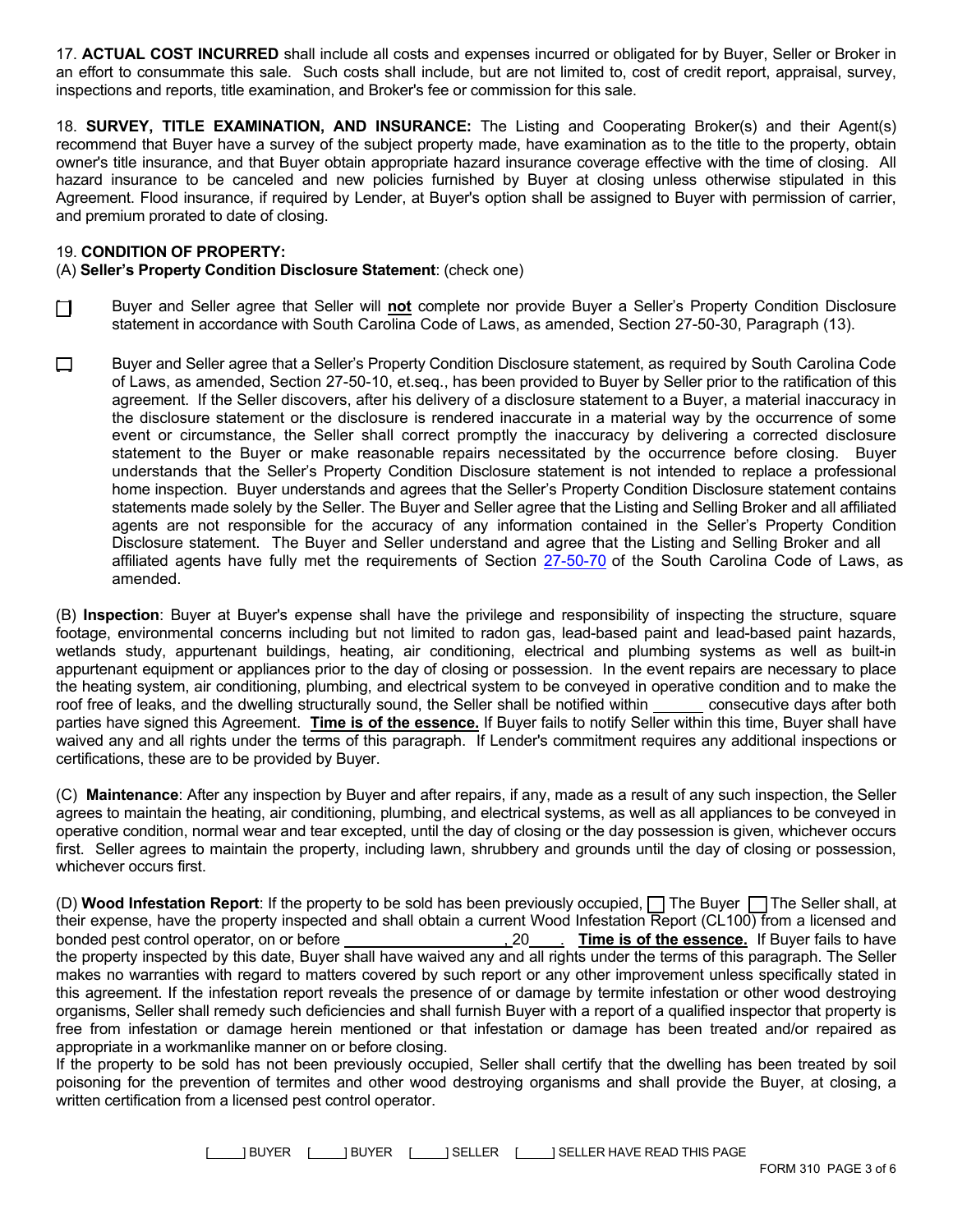(E) **Repairs**: The cost of all repairs to heating system, air conditioning, plumbing, and electrical system to be conveyed, and to make the roof free of leaks, and the dwelling structurally sound and wood infestation treatment, if any, required by section (D) above, to be paid by Seller. If the Seller refuses to make these repairs and treatment, the Buyer shall have the option to (1) accept the property in its present condition, (2) negotiate with the Seller for the payment of these repairs and treatment, or (3) terminate this Agreement, subject to paragraph 7. The repairs to any other items are the sole responsibility of Buyer. The obligations of Seller under paragraph 19 terminate on the day of closing or on the day possession is given, whichever occurs first.

## (F) **Residential Dwellings Built before 1978**: (check one of the following)

 $\Box$  This contract is contingent upon a risk assessment or inspection of the property for the presence of lead-based paint and/or lead-based paint hazards which shall be done, at the Buyer's expense, by midnight on the tenth day after ratification of this contract or by midnight on \_\_\_\_\_\_\_\_\_\_\_\_\_\_\_\_\_\_\_\_\_\_\_\_, 20\_\_\_\_\_\_ (Intact lead-based paint that is in **good condition is not necessarily a hazard. See EPA pamphlet "Protect Your Family From Lead in Your Home" for more information**). This contingency will terminate at the above predetermined deadline unless the Buyer (or Buyer's agent) delivers to the Seller (or Seller's agent) a written contract addendum listing the specific existing deficiencies and corrections needed, together with a copy of the inspection and/or risk assessment report. The Seller may, at the Seller's option, within days after Delivery of the addendum, elect in writing whether to correct the condition(s) prior to settlement. If the Seller will correct the condition, the Seller shall furnish the Buyer with certification from a risk assessor or inspector demonstrating that the condition has been remedied before the date of the settlement. If the Seller does not elect to make the repairs or if the Seller makes a counter-offer, the Buyer shall have days to respond to the counter-offer or remove this contingency and take the property in "as-is" condition or this contract shall become void. Upon such termination, the earnest money deposit of Buyer shall be returned to Buyer and neither party shall have any further rights hereunder. The Buyer may remove this contingency at any time without cause; or

**Example 3** Buyer waives the opportunity to conduct a risk assessment or inspection for lead-based paint and/or lead-based paint hazards.

(G) **Megan's Law**: The Buyer and Seller agree that the Listing and Selling Broker and all affiliated agents are not responsible for obtaining or disclosing any information contained in the South Carolina Sex Offender Registry. The Buyer and Seller agree that no course of action may be brought against the Listing and Selling Broker and all affiliated agents for failure to obtain or disclose any information contained in the South Carolina Sex Offender Registry. The Buyer agrees that the Buyer has the sole responsibility to obtain any such information. The Buyer understands that Sex Offender Registry information may be obtained from the local sheriff's department or other appropriate law enforcement officials.

(H) **Disclaimer**: The Buyer acknowledges the Seller, except as provided in subparagraphs (B), (C), (D), and (E) of this section, gives no guarantee or warranty of any kind, expressed or implied, as to the physical condition of the property or to the conditions of or existence of improvements, services, appliances or system thereto, or as to merchantability or fitness for a particular purpose as to the property or improvements thereof, and any implied warranty is hereby disclaimed by the Seller. Neither Buyer nor Seller will hold Cooperating or Listing Broker responsible for any act of negligence or intent by any inspection or repair company employed by Seller or Buyer for the purposes of this agreement. The Seller is not required to make any repairs under any circumstances until Purchaser's financing has been approved.

### 20. **APPRAISED VALUE:** (check one)

- $\Box$  This agreement is not contingent on the lot or parcel with building and improvements thereon, if any, appraising, according to the lender's appraisal or other appraisal as agreed, for the selling price.
- $\Box$  This agreement is contingent on the lot or parcel with building and improvements thereon, if any, appraising, according to the lender's appraisal or other appraisal as agreed, for the selling price or more; if the lot or parcel with building and improvements thereon appraises for less than the selling price, the seller may elect to sell for the appraised value. In such case, the Buyer agrees to proceed with the consummation of this sale at the reduced price. However, if Seller does not agree to sell at the appraised value, the Buyer shall have the option of proceeding with the consummation of the Agreement without regard to the amount of the appraised valuation, or terminate the agreement without penalty.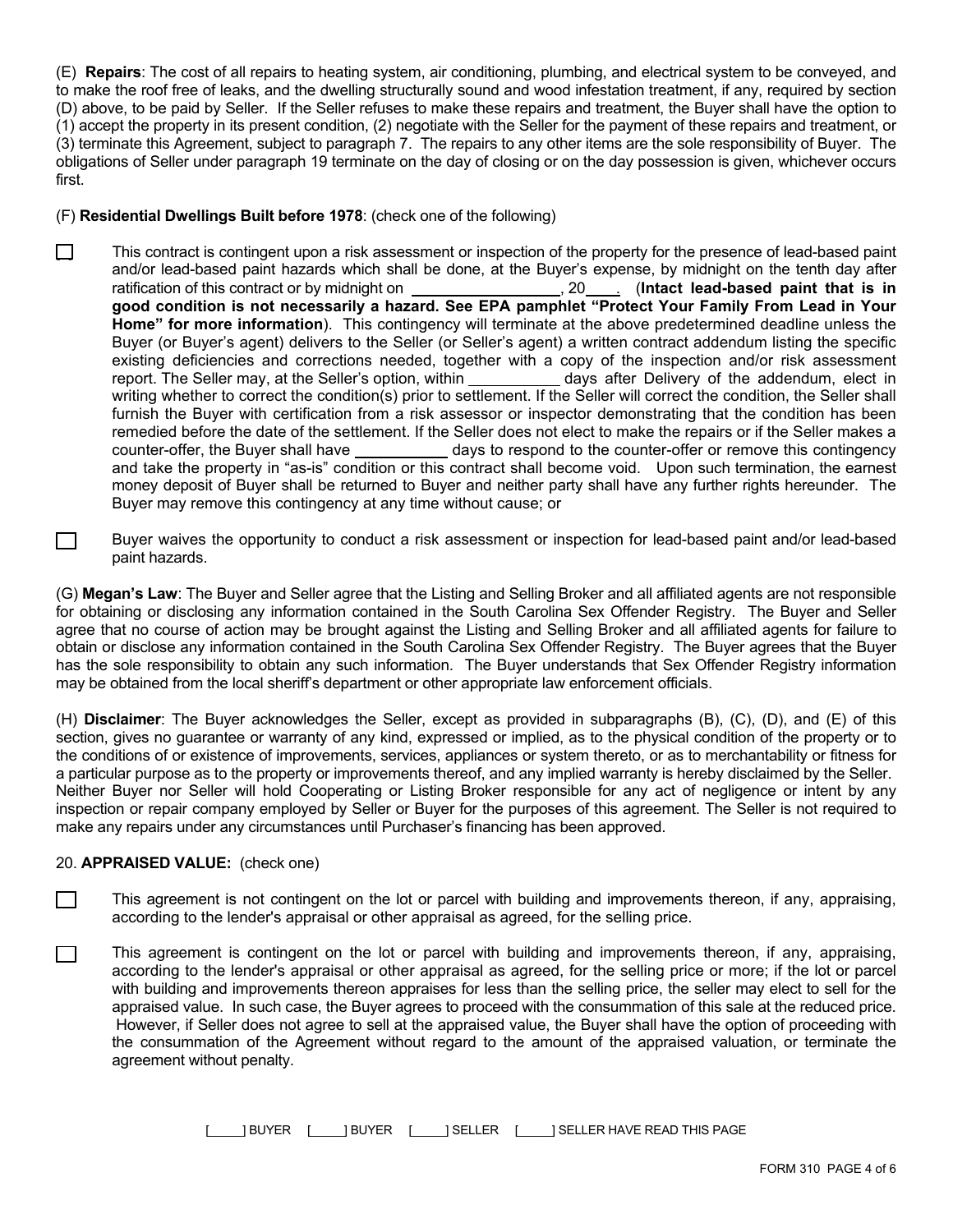21. **DISCLAIMER BY BROKERS AND AGENTS**: The parties acknowledge that the Listing and Cooperating Broker(s) and their Agent(s): (1) Give no guaranty or warranty of any kind, express or implied, as to the physical condition of the property or as to condition of or existence of improvement services or systems, thereto, included but not limited to termite damage, roof, basement, appliances, heating and air conditioning systems, plumbing, sewage, electric systems, and to the structure; (2) Give no warranty, express or implied, as to the merchantability or fitness for a particular purpose as to the property or such improvements thereto and any implied warranty hereby disclaimed; (3) Give no warranty as to title; (4) Give no guaranty on warranty concerning (a) any certification or inspection concerning the condition of the property, (b) any matters which would be reflected by current survey of the property, and (c) the accuracy of the published square footage of the property; (5) Buyer acknowledges that Seller and Seller's Agents have not made any oral or written commitments to Buyer regarding (a) projected income or economic benefit for Buyer from rentals; (b) rental arrangements except that Buyer may rent the unit if Buyer so desires or (c) other economic benefits to the Buyer.

22. **COASTAL TIDELANDS & WETLANDS ACT:** In the event the property is affected by the provisions of the South Carolina Coastal Tidelands & Wetlands Act (Section 48-39-10, et seq., South Carolina Code of Laws), an Addendum will be attached to this Agreement incorporating the required disclosures at  $\Box$  Buyer's  $\Box$  Seller's expense.

23. **MEDIATION CLAUSE.** Any dispute or claim arising out of or relating to this Agreement, the breach of this Agreement or the services provided in relation to this Agreement, shall be submitted to mediation in accordance with the Rules and Procedures of the Dispute Resolution System of the NATIONAL ASSOCIATION OF REALTORS®. Disputes shall include representations made by the Buyer(s), Seller(s) or any real estate broker or other person or entity in connection with the sale, purchase, financing, condition or other aspect of the property to which this Agreement pertains, including without limitation allegations of concealment, misrepresentation, negligence and/or fraud. Any agreement signed by the parties pursuant to the mediation conference shall be binding.

This mediation clause shall survive for a period of 120 days after the date of the closing. The following matters are excluded from mediation hereunder: (a) judicial or non-judicial foreclosure or other action or proceeding to enforce a deed of trust, mortgage, or land contract; (b) an unlawful detainer action; (c) the filing or enforcement of a mechanic's lien; (d) any matter which is within the jurisdiction of a probate court; (e) the filing of a interpleader action to resolve earnest money disputes. The filing of a judicial action to enable the recording of a notice of pending action, for order of attachment, receivership, injunction, or other provisional remedies, shall not constitute a waiver of the right to mediate under this provision, nor shall it constitute a breach of the duty to mediate.

24**. SURVIVAL**: If any provision herein contained which by its nature and effect is required to be observed, kept or performed after the closing, it shall survive the closing and remain binding upon and for the benefit of the parties hereto until fully observed, kept or performed.

25. **ENTIRE BINDING AGREEMENT:** This written instrument, including the additional terms and conditions set forth on the reverse, expresses the entire agreement and all promises, covenants, and warranties between the Buyer and Seller. It can be changed only by a subsequently written instrument signed by both parties. Both Buyer and Seller hereby acknowledge that they have not received or relied upon any statements or representations by either Broker or their agents which are not expressly stipulated herein. The benefits and obligations shall inure to and bind the parties hereto and their heirs, assigns, successors, executors, or administrators. Whenever used, singular includes plural, and use of any gender shall include all.

26. **FACSIMILE AND OTHER ELECTRONIC MEANS:** The parties agree that the offer, any counteroffer and/or acceptance of any offer or counteroffer may be communicated by use of a fax or other secure electronic means, including but not limited to electronic mail and the internet, and the signatures, initials and handwritten or typewritten modifications to any of the foregoing shall be deemed to be valid and binding upon the parties as if the original signatures, initials and handwritten or typewritten modifications were present on the documents in the handwriting of each party.

27. **TRUST ACCOUNT INTEREST/CHARITABLE CONTRIBUTION: According to the rules and regulations of the South Carolina Real Estate Commission and the Code of Laws of South Carolina, 1976, as amended, any interest earned on Buyer's earnest money deposit would belong to Buyer until the closing of the transaction referenced in this agreement. It is understood that Broker may place deposited earnest monies into an interest bearing trust account and that Broker will retain all interest incurred in said account in which case all interest earned on Broker's interest bearing trust account shall be donated on a regular basis to a charity of Broker's choice.**

28. **CONTINGENCIES**: These stipulations shall preempt printed matter herein: (attach and reference addendum if necessary)